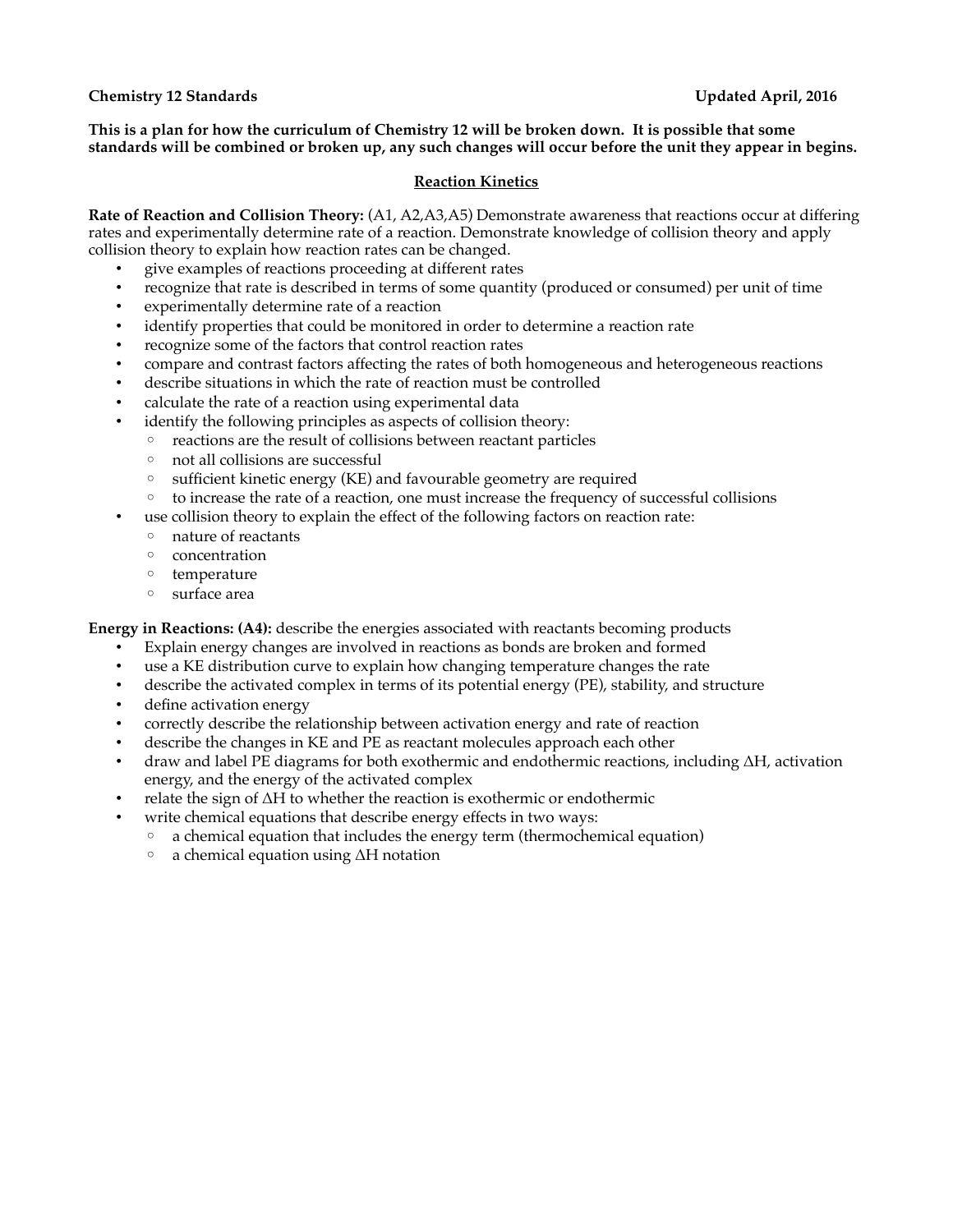**Reaction Mechanisms and Catalysts:(A5,A6,A7)** Analyse the reaction mechanism for a reacting system, represent graphically the energy changes associated with catalyzed and uncatalyzed reactions and describe the uses of specific catalysts in a variety of situations

- explain why most reactions involve more than one step
- describe a reaction mechanism as the series of steps (collisions)
- that result in the overall reaction and describe the role of the rate-determining step
- explain the significance and role of a catalyst
- identify reactant, product, reaction intermediate, activated complex, and catalyst from a given reaction mechanism
- represent graphically the energy changes associated with catalyzed and uncatalyzed reactions
- compare the PE diagrams for a catalyzed and uncatalyzed reaction in terms of
	- reactants
	- products
	- activated complex
	- reaction intermediates
	- reaction mechanism
	- ΔH
	- activation energy
- describe the effect of a catalyst on a number of reactions

## **Equilibrium**

**Nature of Equilibrium:** (B1, B2) Explain the concept of chemical equilibrium with reference to reacting systems and predict, with reference to entropy and enthalpy, whether reacting systems will reach equilibrium

- describe the reversible nature of most chemical reactions and how it can be represented on a PE diagram
	- describe the dynamic nature of chemical equilibrium
- relate the changes in rates of the forward and reverse reactions to the changing concentrations of the reactants and products as equilibrium is established
- describe chemical equilibrium as a closed system at constant temperature:
	- whose macroscopic properties are constant
	- where the forward and reverse reaction rates are equal
	- that can be achieved from either direction
	- where the concentrations of reactants and products are constant
- infer that a system not at equilibrium will tend to move toward a position of equilibrium
- explain the significance of enthalpy and entropy
- determine entropy and enthalpy changes from a chemical equation (qualitatively)
- predict the result when enthalpy and entropy factors
	- both favour the products
	- both favour the reactants
	- oppose one another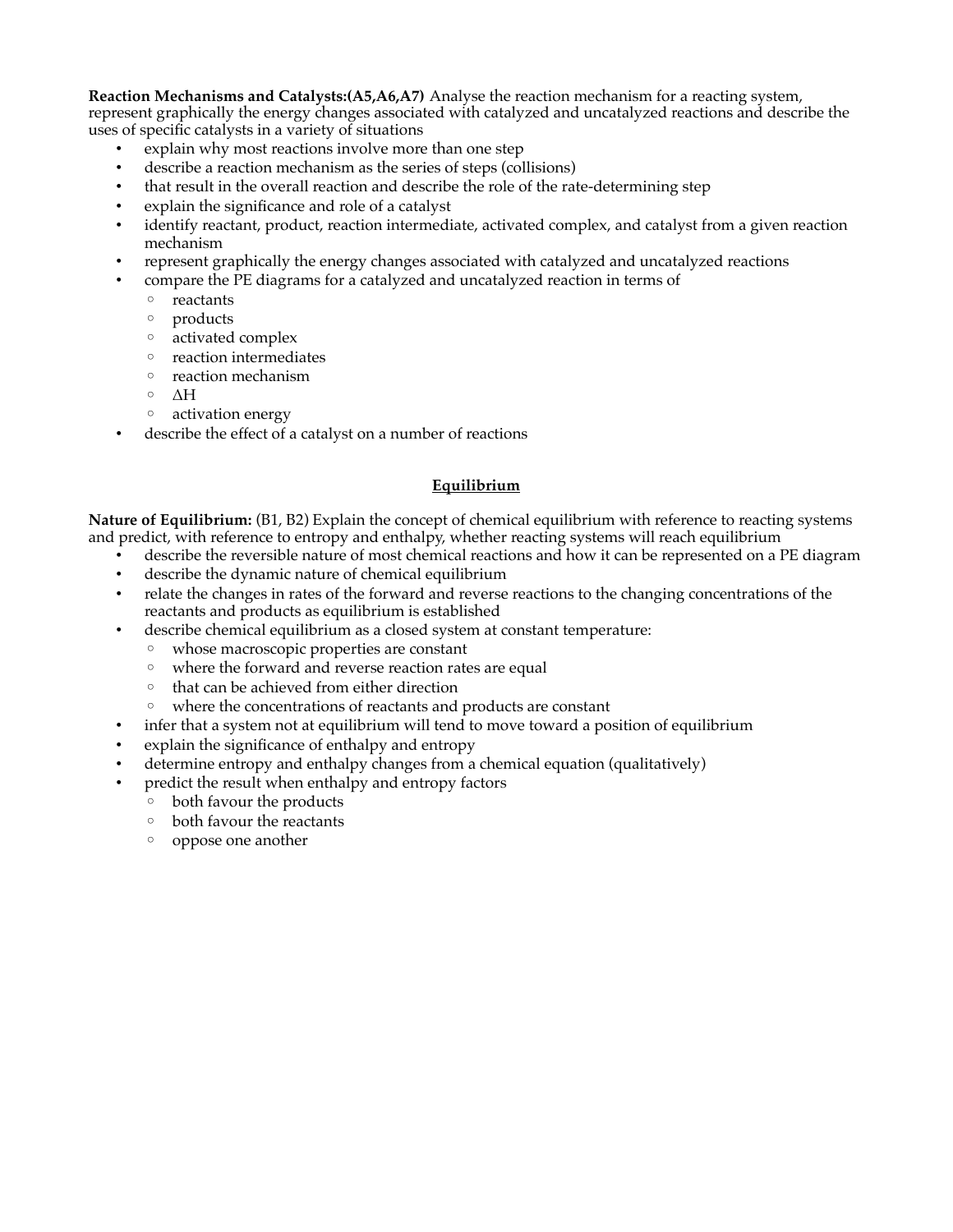**Le Chatelier's Principle and Keq:(B3,B4,B5)** Apply Le Châtelier's principle to the shifting of equilibrium, apply the concept of equilibrium to a commercial or industrial process and draw conclusions from the equilibrium constant expression

- explain the term shift as it applies to equilibria
- describe shifts resulting from the following:
	- temperature change
	- concentration change
	- volume change of gaseous systems
- explain equilibrium shifts using the concepts of reaction kinetics
- identify the effect of a catalyst on dynamic equilibrium
- describe the Haber process for the production of ammonia (NH3)
- gather and interpret data on the concentration of reactants and products of a system at equilibrium
- write the expression for the equilibrium constant when given the equation for either a homogeneous or heterogeneous equilibrium system
- explain why certain terms (i.e., pure solids and liquids) are not included in the equilibrium constant expression
- relate the equilibrium position to the value of Keq and vice versa
- predict the effect (or lack of effect) on the value of Keq of changes in the following factors: temperature, pressure, concentration, surface area, and catalyst

**Equilibrium Calculations** (B6): perform calculations to evaluate the changes in the value of Keq and in concentrations of substances within an equilibrium system perform calculations involving the value of Keq and the equilibrium concentration of all species

- perform calculations involving the value of Keq, the initial concentrations of all species, and one equilibrium concentration
- perform calculations involving the equilibrium concentrations of all species, the value of Keq, and the initial concentrations
- determine whether a system is at equilibrium, and if not, in which direction it will shift to reach equilibrium when given a set of concentrations for reactants and products

## **Solubility Equilibrium**

**Solubility equilibriums (C1,C2,C3):** determine the solubility of a compound in aqueous solution, describe a saturated solution as an equilibrium system and determine the concentration of ions in a solution

- classify a solution as ionic or molecular, given its conductivity or the formula of the solute
- describe the conditions necessary to form a saturated solution
- describe solubility as the concentration of a substance in a saturated solution
- use appropriate units to represent the solubility of substances in aqueous solutions
- describe a saturated solution as an equilibrium system
- describe the equilibrium that exists in a saturated aqueous solution
- determine the concentrations of ions in a solution
- write dissociation equations
- calculate the concentration of the positive and negative ions given the concentration of a solute in an aqueous solution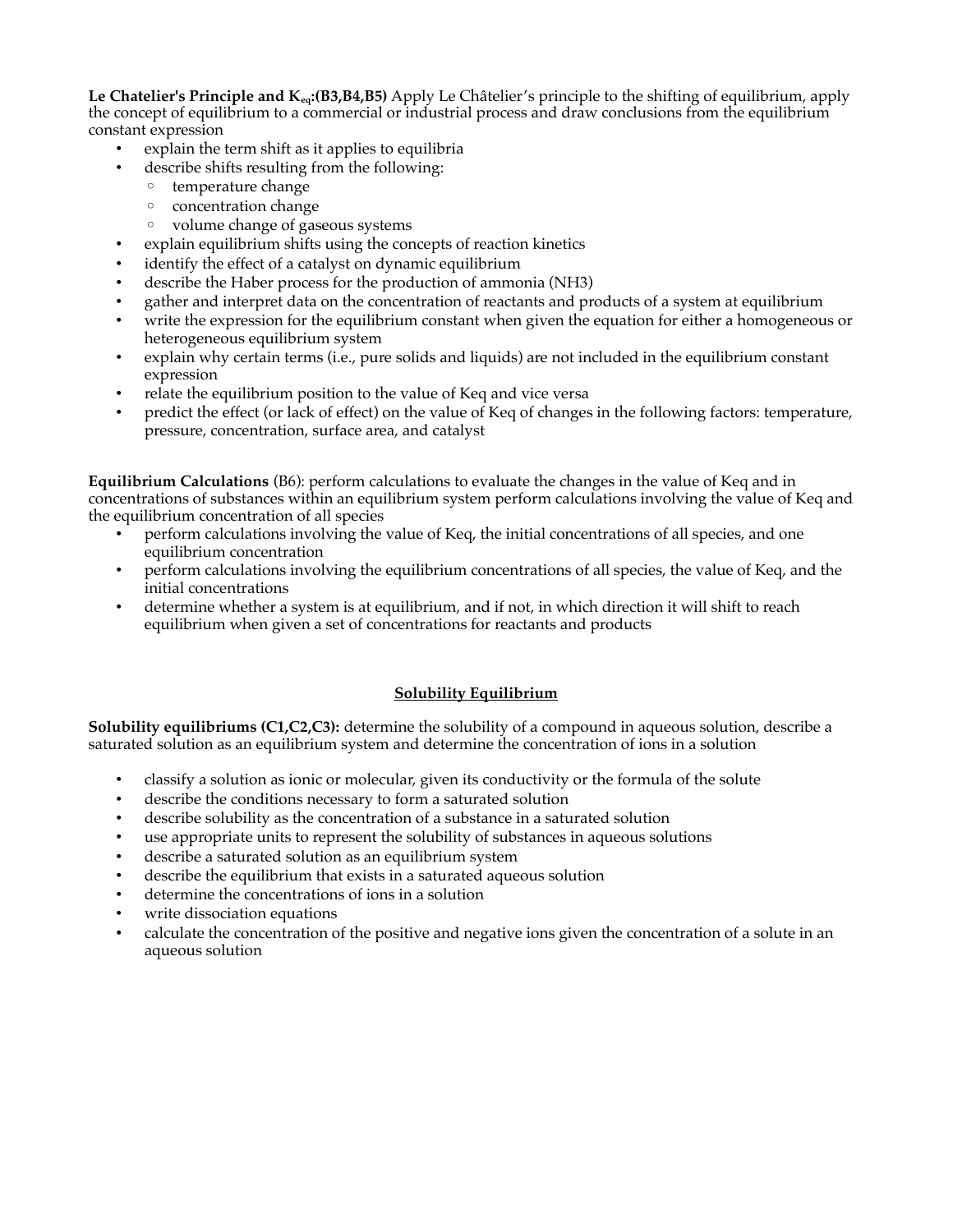**Precipitation reactions (C4,C5):** determine the relative solubility of a substance, given solubility tables. Apply solubility rules to analyse the composition of solutions, apply solubility rules to analyse the composition of solutions

- describe a compound as having high or low solubility relative to 0.1 M by using a solubility chart
- use a solubility chart to predict if a precipitate will form when two solutions are mixed, and identify the precipitate
- write a formula equation, complete ionic equation, and net ionic equation that represent a precipitation reaction
- use a solubility chart to predict if ions can be separated from solution through precipitation, and outline an experimental procedure that includes
	- compound added
	- precipitate formed
	- method of separation
- predict qualitative changes in the solubility equilibrium upon the addition of a common ion or the removal of an ion
- devise a procedure by which the calcium and/or magnesium ions can be removed from hard water
- identify an unknown ion through experimentation involving a qualitative analysis scheme

**Solubility product (C6,C7,C8):** Formulate equilibrium constant expressions for various saturated solutions, perform calculations involving solubility equilibrium concepts

- describe the Ksp expression as a specialized Keq expression
- write a Ksp expression for a solubility equilibrium
- calculate the Ksp for a compound when given its solubility (e.g.,  $AgCl$ ,  $Ag2S$ ,  $PbCl2$ )
- calculate the solubility of a compound from its Ksp
- predict the formation of a precipitate by comparing the trial ion product to the Ksp value using specific data
- calculate the maximum allowable concentration of one ion given the Ksp and the concentration of the other ion just before precipitation occurs
- determine the concentration of chloride ion using a precipitation reaction with silver ions

# **Acids, Bases and Salts**

**Theories of Acids and Bases (D1, D2,D3, D6):** Identify acids and bases through experimentation, identify various models for representing acids and bases, and identify chemical species that are amphiprotic

- list general properties of acids and bases
- write names and formulae of some common household acids and bases
- write balanced equations representing the neutralization of acids by bases in solution
- outline some of the uses and commercial names of common household acids and bases
- define Arrhenius acids and bases
- identify an  $\rm H_3O^+$  ion as a protonated  $\rm H_2O$  molecule that can be represented in shortened form as  $\rm H^+$
- define Brönsted-Lowry acids and bases
- identify Brönsted-Lowry acids and bases in an equation
- define amphiprotic
- describe situations in which  $H_2O$  would act as an acid or base
- define conjugate acid-base pair
- identify the conjugate of a given acid or base
- show that in any Brönsted-Lowry acid-base equation there are two conjugate pairs present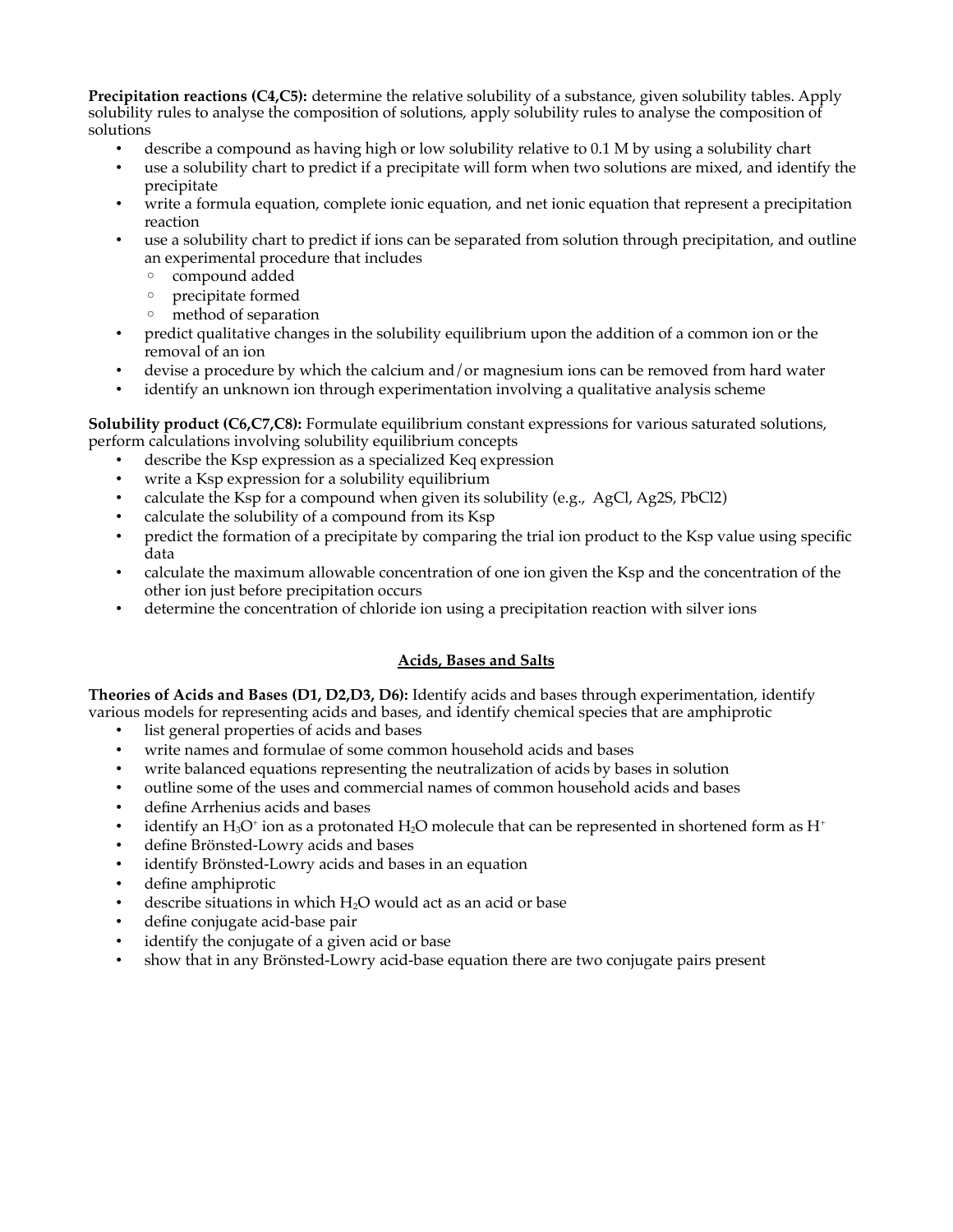**Strong and Weak Acids and Bases (D4, D5):** Classify an acid or base in solution as either weak or strong, with reference to its electrical conductivity, analyse the equilibria that exist in weak acid or weak base systems.

- relate electrical conductivity in a solution to the total concentration of ions in the solution
- define and give several examples for the following terms:
	- strong acid
	- strong base
	- weak acid
	- weak base
- write equations to show what happens when strong and weak acids and bases are dissolved in water
- compare the relative strengths of acids or bases by using a table of relative acid strengths
- predict whether products or reactants are favoured in an acid-base equilibrium by comparing the strength of the two acids (or two bases)
- compare the relative concentrations of  $H_3O^+$  (or OH<sup>-</sup>)between two acids (or between two bases) using their relative positions on an acid strength table

**Ionization and Hydrolysis (E1,E3 F4, F5): a**nalyse the equilibrium that exists in water, perform calculations relating pH, pOH, [H<sub>3</sub>O<sup>+</sup>], and [OH<sup>-</sup>], explain the significance of the K<sub>a</sub> and K<sub>b</sub> equilibrium expressions, perform calculations involving Ka and Kb, describe the hydrolysis of ions in salt solutions, analyse the extent of hydrolysis in salt solutions

- write equations representing the ionization of water using either  $H_3O^*$  and OH $\cdot$  or H $^+$  and OH $\cdot$
- predict the effect of the addition of an acid or base to the equilibrium system:  $2H_2O \rightleftharpoons H_3O^+ + OH^-$
- state the relative concentrations of  $H_3O^+$  and OH<sup>-</sup> in acid, base, and neutral solutions
- write the equilibrium expression for the ion product constant of water (water ionization constant:  $K_w$ )
- state the value of  $K_w$  at 25 $\rm ^{\circ}C$
- describe and explain the variation in the value of Kw with temperature
- calculate the concentration of H3O+ (or OH ) given the other using  $\rm K_w$
- write  $K_a$  and  $K_b$  equilibrium expressions for weak acids or weak bases
- calculate the value of Kb for a base given the value of Ka for its conjugate acid (or vice versa)
- relate the magnitude of  $K_a$  (the acid ionization constant) or  $K_b$  (the base ionization constant) to the strength of the acid or base
- write a dissociation equation for a salt in water
- write net ionic equations representing the hydrolysis of ions in solution
- predict whether a salt solution would be acidic, basic, or neutral (compare  $K_a$  and  $K_b$  values, where necessary)
- determine whether an amphiprotic ion will act as a base or an acid in solution (compare  $K_a$  and  $K_b$ ) values, where necessary)

**pH and pOH calculations(E2, E4):** perform calculations relating pH, pOH, [H<sub>3</sub>O<sup>+</sup>], and [OH<sup>-</sup>], explain the significance of the  $K_a$  and  $K_b$  equilibrium expressions, perform calculations involving Ka and Kb,

- define pH and pOH
- define pKw, give its value at 25°C, and its relation to pH and pOH
- calculate [H3O+] or [OH-] from pH and pOH
- describe the pH scale with reference to everyday solutions
- given the Ka, Kb, and initial concentration, calculate any of the following:
	- $\circ$   $[H_3O^+]$
	- $\circ$  [OH·]
	- pH
	- pOH
- calculate the value of Ka or Kb given the pH and initial concentration
- calculate the initial concentration of an acid or base, given the appropriate  $K_a$ ,  $K_b$ , pH, or pOH values
- calculate the pH of a salt solution from relevant data, assuming that the predominant hydrolysis reaction is the only reaction determining the pH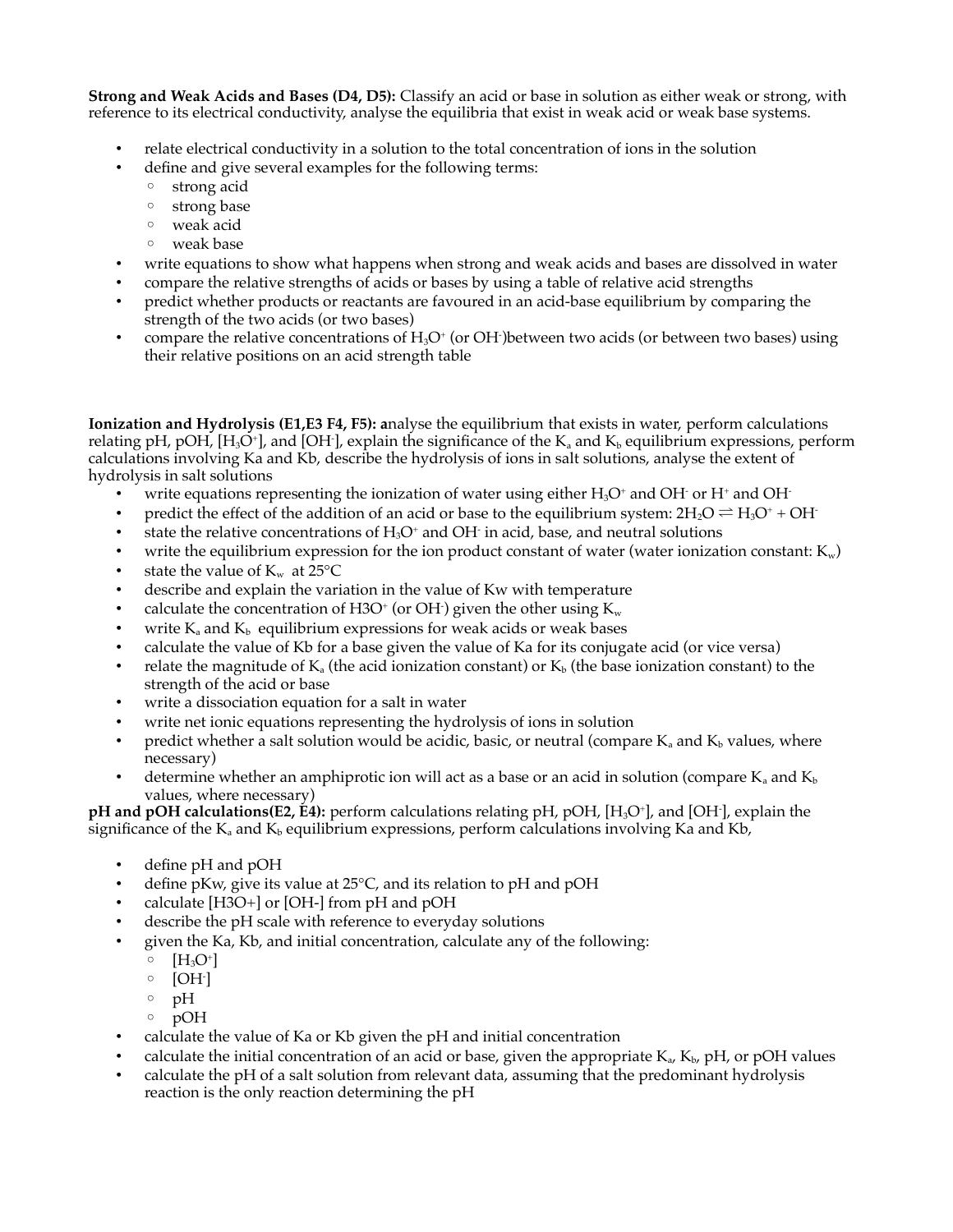**Titrations (F1,F2, F3):** demonstrate an ability to design, perform, and analyse a titration experiment involving primary standards, standardized solutions, titration curves, and appropriate indicators, describe an indicator as an equilibrium system, perform and interpret calculations involving the pH in a solution and  $K_a$  for an indicator

- write formulae, complete ionic equations, and net ionic equations for:
	- a strong acid reacting with a strong base (neutralization)
	- a weak acid reacting with a strong base
	- a strong acid reacting with a weak base
- demonstrate proper titration technique when performing a titration experiment
- explain the difference between the equivalence point (stoichiometric point) of a strong acid-strong base titration and the equivalence point of a titration involving a weak acid-strong base or strong acid-weak base
- calculate the pH of a solution formed when a strong acid is mixed with a strong base
- interpret titration curves plotted from experimental data
- select indicators whose transition point coincides with the equivalence point of the titration reaction
- calculate the concentration of an acid or base using titration data or similar data (e.g., grams or moles)
- calculate the volume of an acid or base of known molarity needed to completely react with a given amount of base or acid
- describe an indicator as a mixture of a weak acid and its conjugate base, each with distinguishing colours
- describe the term transition point of an indicator, including the conditions that exist in the equilibrium system describe the shift in equilibrium and resulting colour changes as an acid or a base is added to an indicator
- predict the approximate pH at the transition point using the  $K_a$  value of an indicator
- predict the approximate  $K_a$  value for an indicator given the approximate pH range of the colour change
- match an indicator's colour in a solution with an approximate pH, using a table of indicators

**Buffers and Acid Rain (F6,F7,F8) Note 23-24:** describe buffers as equilibrium systems, describe the preparation of buffer systems, predict what will happen when oxides dissolve in rain water

- describe the tendency of buffer solutions to resist changes in pH (i.e., able to buffer the addition of small amounts of strong acid or the addition of small amounts of strong base)
- describe the composition of an acidic buffer and a basic buffer
- describe qualitatively how the buffer equilibrium shifts as small quantities of acid or base are added to the buffer; the stress being the change in the concentration of the stronger acid (H<sub>3</sub>O<sup>+</sup>) or base (OH<sup>-</sup>)
- describe in detail a common buffer system (e.g., the blood buffer system)
- outline a procedure to prepare a buffer solution
- identify the limitations in buffering action
- write equations representing the formation of acidic solutions or basic solutions from non-metal and metal oxides
- describe the pH conditions required for rain to be called acid rain (pH 5.0 and lower)
- relate the pH of normal rain water to the presence of dissolved  $CO<sub>2</sub>(approximately pH 5.6)$
- describe sources of  $NO_x$  (automobile engines) and  $SO_x$  (fuels containing sulfur and smelters of sulfide ores)
- discuss general environmental problems associated with acid rain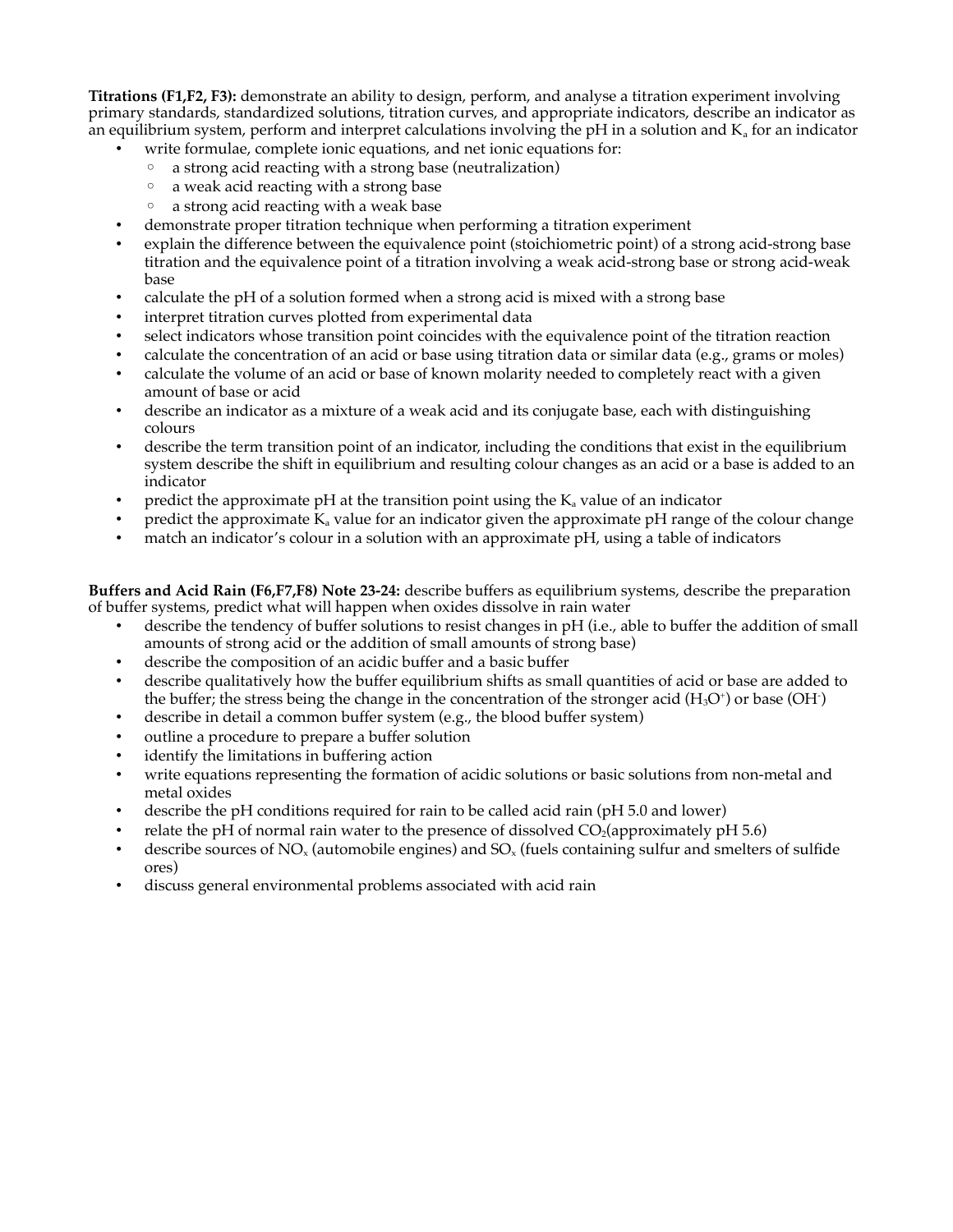# **Electrochemistry**

**Electrochemistry basics (G1, G2):** describe oxidation and reduction processes, analyse the relative strengths of reducing and oxidizing agents

- define and identify
- oxidation
	- reduction
	- oxidizing agent
	- reducing agent
	- half-reaction
	- redox reaction
- determine the following:
	- the oxidation number of an atom in a chemical species
	- the change in oxidation number an atom undergoes when it is oxidized or reduced
	- whether an atom has been oxidized or reduced by its change in oxidation number
- relate change in oxidation number to gain or loss of electrons from data for a series of simple redox reactions, create a simple table of reduction half-reactions
- identify the relative strengths of oxidizing and reducing agents from their positions on a half-reaction table
- use the "Standard Reduction Potentials of Half-Cells" table to predict whether a spontaneous redox reaction will occur between any two species

**Redox Equations (G3, G4):** Balance equations for redox reactions determine the concentration of a species by performing a redox titration

- balance the equation for
	- a half-reaction in solutions that are acidic, basic, or neutral
	- a net ionic redox reaction in acidic or basic solution
- write the equations for reduction and oxidation half-reactions, given a redox reaction
- identify reactants and products for various redox reactions performed in a laboratory, and write balanced equations
- demonstrate familiarity with at least two common reagents used in redox titrations (e.g., permanganate, dichromate, hydrogen peroxide)
- select a suitable reagent to be used in a redox titration, in order to determine the concentration of a species
- calculate the concentration of a species in a redox titration from data (e.g., grams, moles, molarity)

**Electrochemical Cells(H1, H2, H3):** Analyse an electrochemical cell in terms of its components and their functions, describe how electrochemical concepts can be used in various practical applications, analyse the process of metal corrosion in electrochemical terms

- construct an electrochemical cell
- define and label the parts of an electrochemical cell
- determine the half-reactions that take place at each electrode of an electrochemical cell, and use these to make predictions about the overall reaction and about
	- the direction of movement of each type of ion in the cell
	- the direction of flow of electrons in an external circuit
	- what will happen to the mass of each electrode as the cell operates
- predict the cell potential when equilibrium is reached
- determine voltages of half-reactions by analysing the voltages of several cells, with reference to the standard hydrogen half-cell
- identify the standard conditions for E0 values
- predict the voltage (E0) of an electrochemical cell using the "Standard Reduction Potentials of Half-Cells" table
- predict the spontaneity of the forward or reverse reaction from the E0 of a redox reaction
- give examples of applications of electrochemical cells, including lead-acid storage batteries, alkali cells, and hydrogen-oxygen fuel cells, and explain how each functions
- describe the conditions necessary for corrosion of metals to occur
- suggest several methods of preventing or inhibiting corrosion of a metal, including cathodic protection, and account for the efficacy of each method